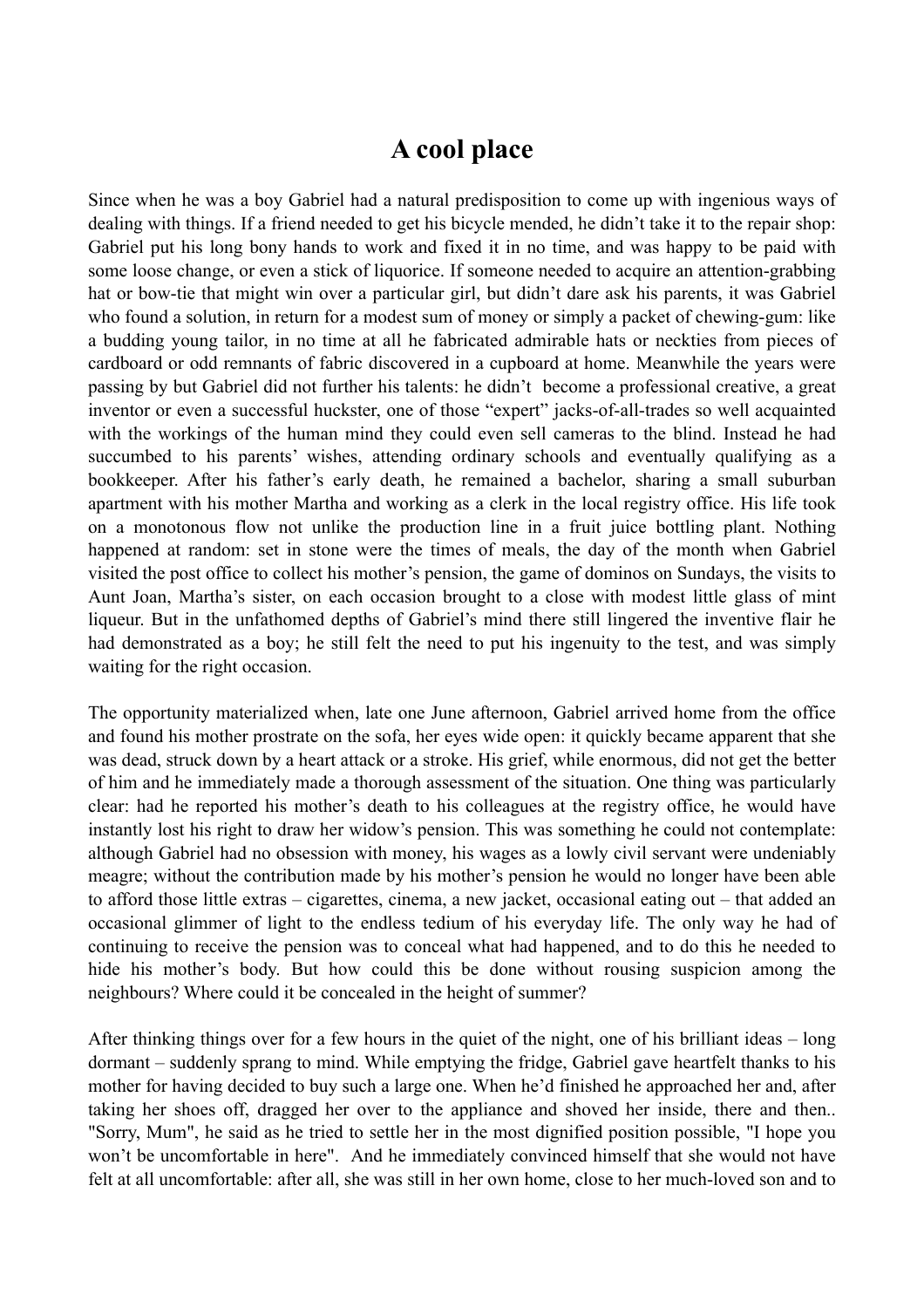the objects she had been fond of. In any case, this place was much better than a damp, smelly, anonymous cemetery; what's more, it was completely free.

\*\*\*

About a month and a half later Aunt Joan was beginning to get concerned. How could it be that her sister was no longer coming to visit her? Why did she always send Gabriel with all sorts of messages, and never even call her on the phone? He did his best to convince her that, while still in good health, his mother was going through what was  $-$  let's say  $-$  a quiet period, one of those times when our greatest need is for solitude. But old Joan was not easily dissuaded. Although somewhat shaky on her legs, she at last decided to visit Martha herself, to find out how she really was. It was almost eight o'clock on the evening of August 6th when she rang the doorbell; maybe, arriving at that time, she thought her sister would ask her to stay to dinner.

\*\*\*

Gabriel invited his aunt to sit down on the same settee where he had found his mother passed away, a few weeks earlier. He was feeling uneasy, to say the least. He loved his aunt, almost as much as he had loved his mother; through the years he had never hidden anything from her; she knew this and trusted him completely, so much so that she too had given him the job of going to collect her pension each month (like her sister she was a widow); she also got him to carry out various errands involving the bank and money matters, medical needs and household shopping. However, the new situation had meant that Gabriel had had no alternative but to lie to her; but now, face to face with this decrepit, deaf, shrivelled looking old lady, who was nonetheless determined not to be deceived, he felt he owed her a frank explanation. "Perhaps", he thought, "if I were able to prepare the way, very gradually get her to come to terms with what happens, sooner or later, to all of us, then I would even reveal the truth to her this very evening... ". So after offering her a drop of vermouth, he started to talk to her with all the love and affection he could muster.

Not seeing her sister in the breakfast room either, his aunt immediately asked whether she was perhaps in bed. He avoided giving a direct answer and instead launched into enthusiastic praise for holiday locations, those agreeable places where the air is always cool and where people of a certain age, in particular, can rightfully restore their spirits when the summer heat is oppressing citydwellers. At this point however his aunt cut in: "Are you trying to tell me Martha is away in the mountains somewhere?". Gabriel didn't feel he could tell her more lies but still lacked the courage to bluntly come out with the truth. Cleverly twisting the sense of her question, he observed how nowadays even the most highly considered mountain and seaside resorts are invaded, overrun and spoilt by hordes of undesirable tourists. "It's increasingly important ", he added, "to choose one's place of rest with care, ideally picking small locations known to few, and opting for unexpected, unusual corners. And there's no need to go to the other side of the earth to find them: sometimes there are places like this very close by...".

After two hours of exhausting attempts to keep his aunt's growing impatience at bay, while preparing her as delicately as possible for what was about to be revealed, Gabriel was almost at the end of his tether, ready to abandon all caution and confess everything. Suddenly however a thought sprang to mind, one of those brilliant ideas that went down so well with his childhood friends. Words – he realized – often hit harder and cut deeper than a weapon; so what if, rather than tell her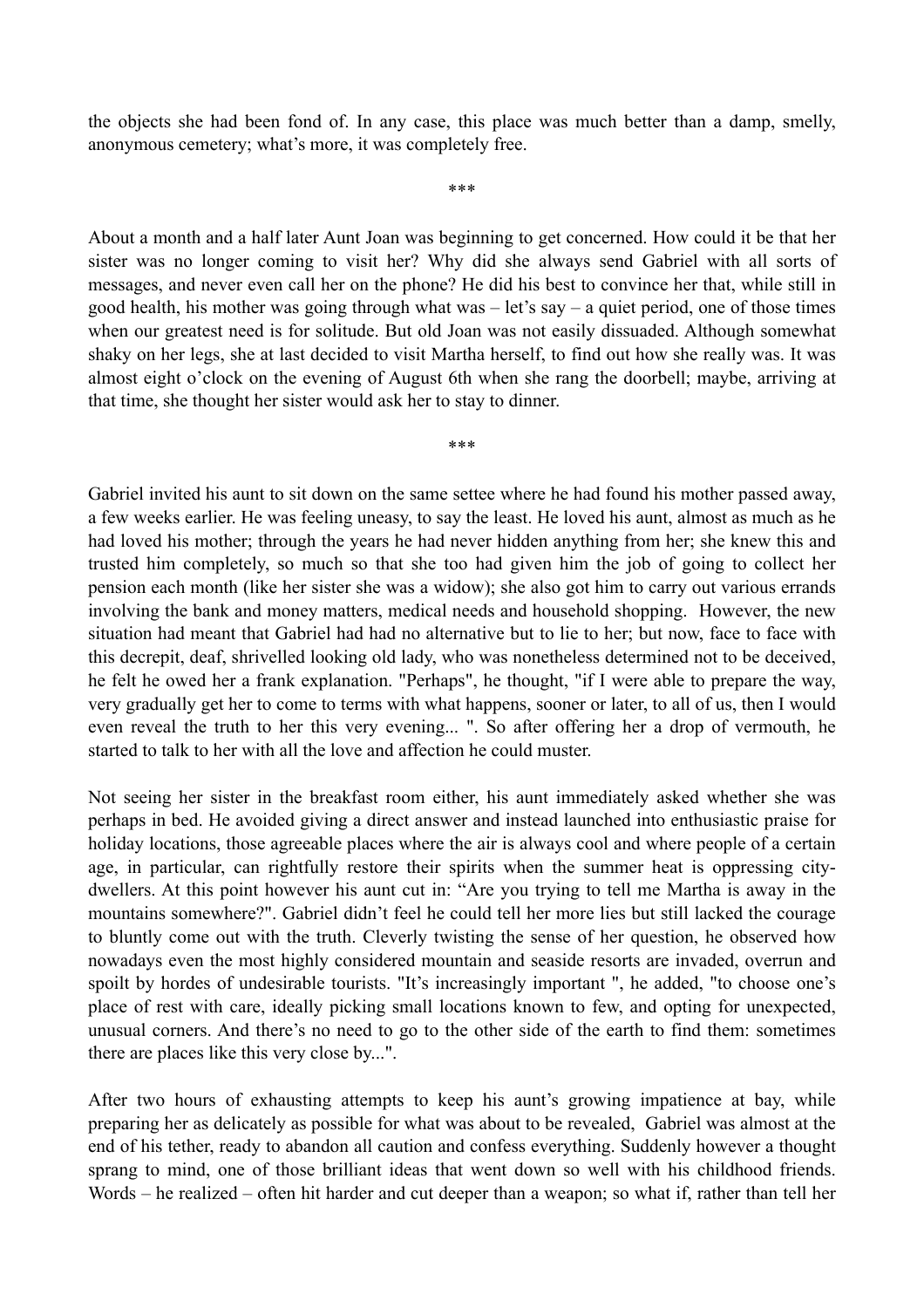the truth, he showed it to her instead? Yes, this was the way to go: after all, if truth is confronted with courage and without disguise, it causes no-one harm. But to put this into practice he needed a pretext. Since it was a while since the old lady had touched her glass, Gabriel asked: "Would you like a little ice in your vermouth?" Without hesitating she said she would, and thanked him. The refrigerator was right opposite: he jumped up from his chair and flung open the door.

\*\*\*

As he stood holding the door of the appliance wide open, he heard a strange sound: a creaking noise followed by a crack, like a bursting drum. In a flash he turned around: his aunt was lying on the floor, her eyes bulging, struck dead. As he let the door close Gabriel felt an 'almost' overwhelming pang of grief. But he couldn't help thinking that, with a fridge that size, she could comfortably fit in too. The two sisters would happily keep one another company: they could chat till the end of time, and might well comment positively on the judicious action of their son and nephew who had decided not to give away their pensions to the State.

## **The truth in the mirror**

The moment he realized he was trapped in the elevator, Luis started banging his hands and feet against the steel door. Maybe someone would hear him; and in fact, someone did. Even though it was three in the morning, Ferdinando was sleeping lightly as ever; it didn't take much for the noise to overflow his subconscious. Just as he was, in his striped pajamas, he made his way to the landing and approached the elevator, asking who was stuck in there. "My name is Luis Maldonado," the man inside responded; "could you call someone to free me from this mouse trap?" "Well, at this hour I don't know who could help you, Mr. Maldonado," Ferdinando replied in his usual phlegmatic manner, "but please remain calm, it's just a question of time..." "How much time?" the other man shouted back. "I can't just wait here, tomorrow at seven I have to catch a flight for Copacabana." "Alright, I'll see what I can do, but please, refrain from making those sounds you were making a bit before..."

Having said this, Ferdinando returned to bed; for some minutes he made an effort to focus on the problem, and then, overcome by a sudden attack of vexation, he fell asleep.

\*\*\*

As time went on and no one came to help him, Luis Maldonado, the famous cabaret artist, felt an increasing anxiety. Was it possible that that idiot he'd spoken with hadn't yet budged? Was it so difficult to call the police? On top of everything else, inside there the air was becoming much too warm, suffocating, unbreathable almost...

Luis, however, was not without resources; the hypnotist's art required steady nerves and a will of steel. Fixing his gaze on himself in the mirror that took up an entire side of the elevator, the man decided upon exercising his hypnotic power on himself in order to instill calm.